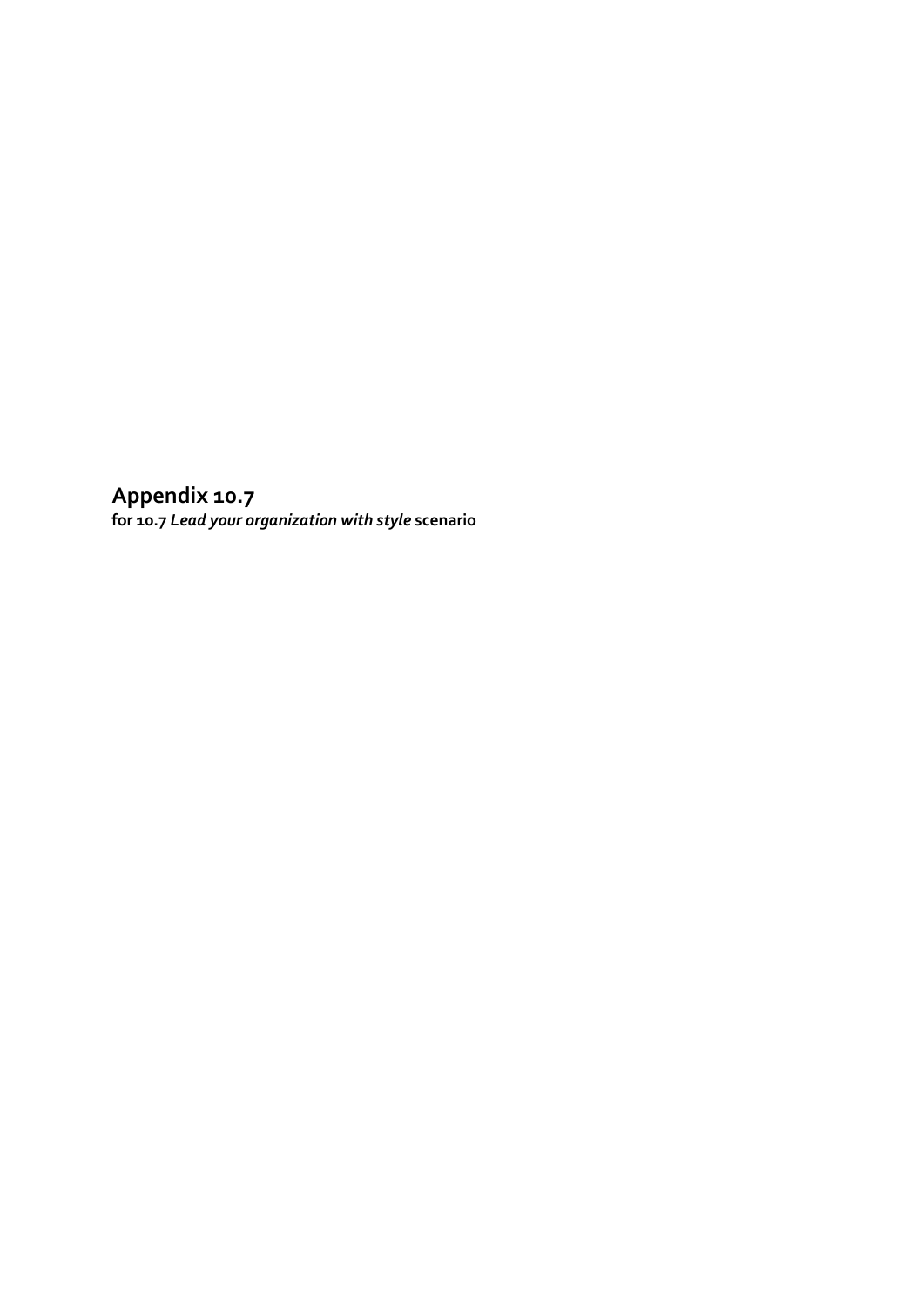## **Scenario A**

You are a manager in a 250 employees company. The top management asked you to make suggestions for organizing the yearly party. This party is meant to celebrate the good results of the company where all the employees contributed. You and your team are involved in planning and organizing the party, so you must offer a large variety of activities in your proposal.

You have planned a brief meeting with your team. In the following 15 minutes you must collect as many ideas as possible and suggest a plan. All the information will be handed to HR that will make all the arrangements according to your suggestions.

At the end of the meeting a person will be nominated for presenting the result and answer questions.

Summary:

- $\bullet$  Meeting's objective: Create a plan with activities for a "thank you" party
- **Timing: 15 minutes**
- Logistic: Plan will be written on a flip-chart paper
- One person will be nominated to present the results

### **Try to play well the following behaviours:**

- You prepare carefully and take notes about the basic ideas you want to contribute in the meeting.
- You are the only one that knows what's good for the team.
- You lead the discussion; give orders about what must be done.
- **•** Immediately allocate duties for each person.
- Influence and dominate discussion up to the last detail.
- You talk the most.
- You don't really ask questions or listen; immediately interrupt if you feel the discussion is useless.
- Interrupt the others often.
- Criticize and praise directly, openly.
- Do not ask team members to present their ideas or suggestions.
- You expect excellent results and you judge your subordinates considering yourself as the best.
- In fact, the plan for the party is finished and you only have to explain it to your subordinates.
- You must present the results.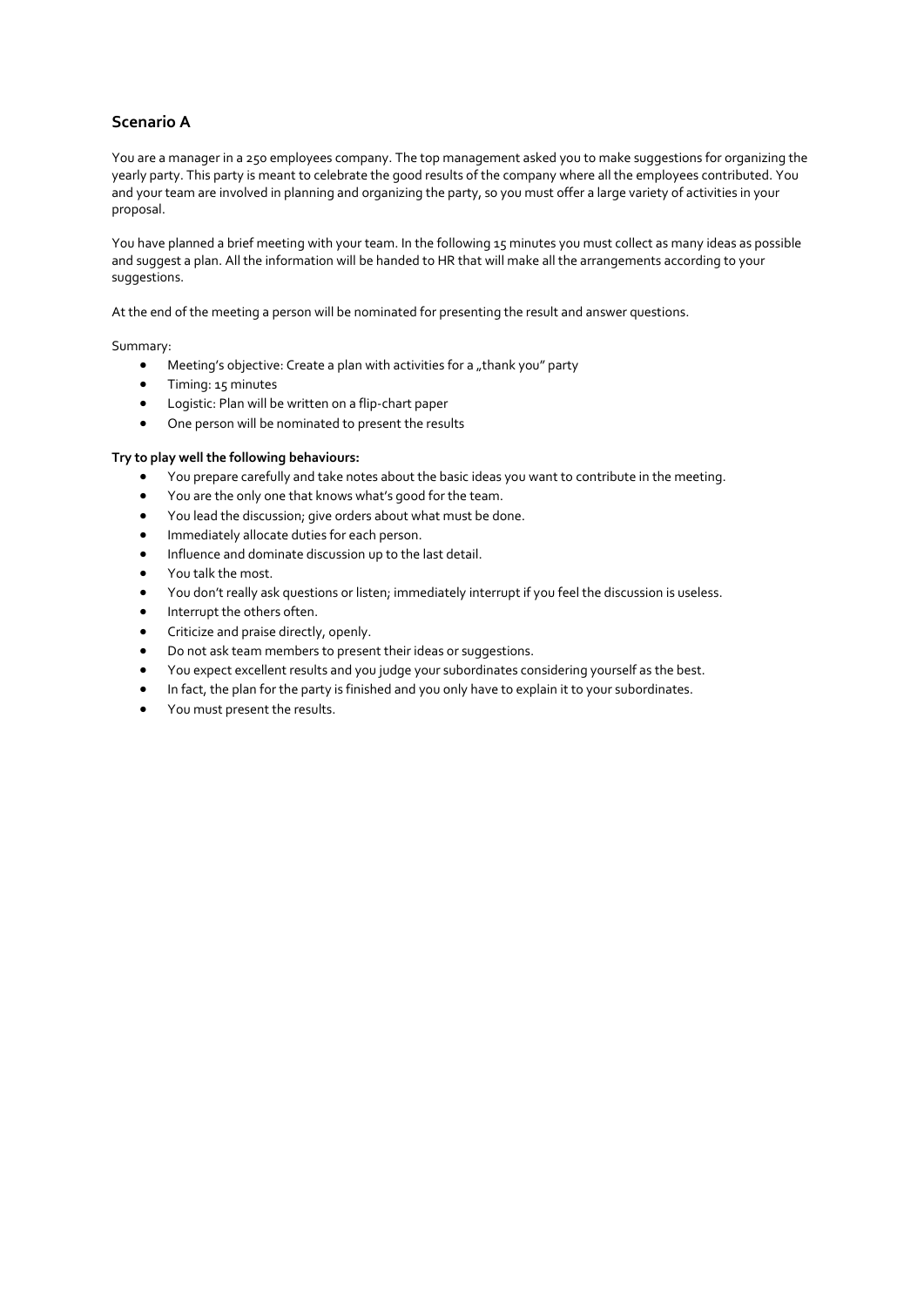## **Scenario B**

You are a manager in a 250 employees company. The top management asked you to make suggestions for organizing the yearly party. This party is meant to celebrate the good results of the company where all the employees contributed. You and your team are involved in planning and organizing the party, so you must offer a large variety of activities in your proposal.

You have planned a brief meeting with your team. In the following 15 minutes you must collect as many ideas as possible and suggest a plan. All the information will be handed to HR that will make all the arrangements according to your suggestions.

At the end of the meeting a person will be nominated for presenting the result and answer questions.

Summary:

- $\bullet$  Meeting's objective: Create a plan with activities for a "thank you" party
- **Timing: 15 minutes**
- Logistic: Plan will be written on a flip-chart paper
- One person will be nominated to present the results

### **Try to play well the following behaviours:**

- From the beginning, you inform your team about the objectives of the meeting, what it is expected to obtain in the end and how to discuss.
- You reach an agreement about organizing the meeting and the individual duties.
- Ask team members to make specific suggestions and encourage all to be active.
- Ask questions for supporting and encouraging; listen well.
- You involve colleagues in all the decisions.
- Explain your own opinions.
- You involve the quiet ones and encourage all to contribute.
- Don't push nothing but support the activities for all employees.
- Control the discussion only when necessary and support individual initiatives or leading the meeting by teammembers.